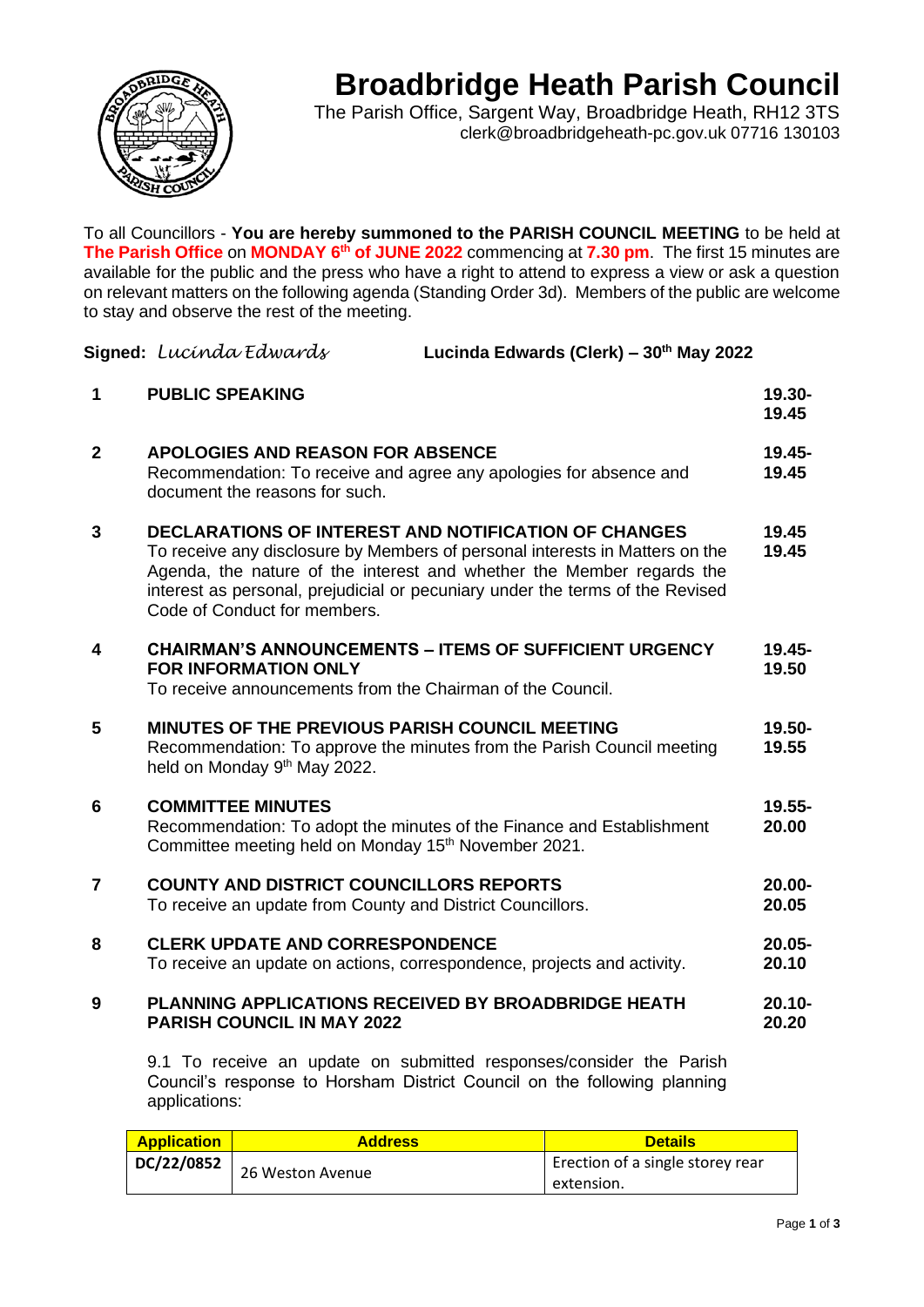| DC/22/0845 | 17 Findon Way | Surgery to - 1x Oak TPO/0462,<br>Fell 1 x Ash                                                                                                 |
|------------|---------------|-----------------------------------------------------------------------------------------------------------------------------------------------|
| DC/22/0805 | 8 White Close | Conversion of loft to form<br>habitable living space,<br>incorporating creation of 2no side<br>dormers and installation of 3no<br>rooflights. |
| DC/22/0915 | 7 Cook Way    | Conversion of garage to form<br>habitable living space and<br>installation of a window and<br>doors.                                          |
| DC/22/0917 | 7 Cook Way    | Erection of an outbuilding to rear<br>provide a study and home<br>gymnasium.                                                                  |

9.2 To receive an update on **DC/22/0779,** 91 Corsletts Avenue, following request for further explanation of the amendment.

## **10 FINANCE AND ESTABLISHMENT 20.20-**

**20.35**

To consider and if appropriate approve the following: 10.1 Ratification of Payments list for May 2022

10.2 Internal Audit To receive an update on the internal audit completed on the  $12<sup>th</sup>$  of May 2022.

10.3 Authorisation of additional hours worked during May.

10.4 Parish Office facilties

10.4.1 Recommendation: To consider and agree items for a second Section 106 application for Parish Office facilities

10.4.2 Recommendation: To approve for Clerk to have delegated authority to proceed with all final office setup requirements with expenditure from Parish Office EMR.

10.4.3 To receive a request for use of the Parish Office facilities for an event.

10.4 Grant Application To receive a grant application from the Gala Association

## **11 ANNUAL GOVERNANCE AND ACCOUNTABILITY RETURN (AGAR) 2021/22 20.35- 20.45**

11.1 To approve the annual governance statement

- 11.2 To approve the accounting statements
- 11.3 To approve the period of electors rights